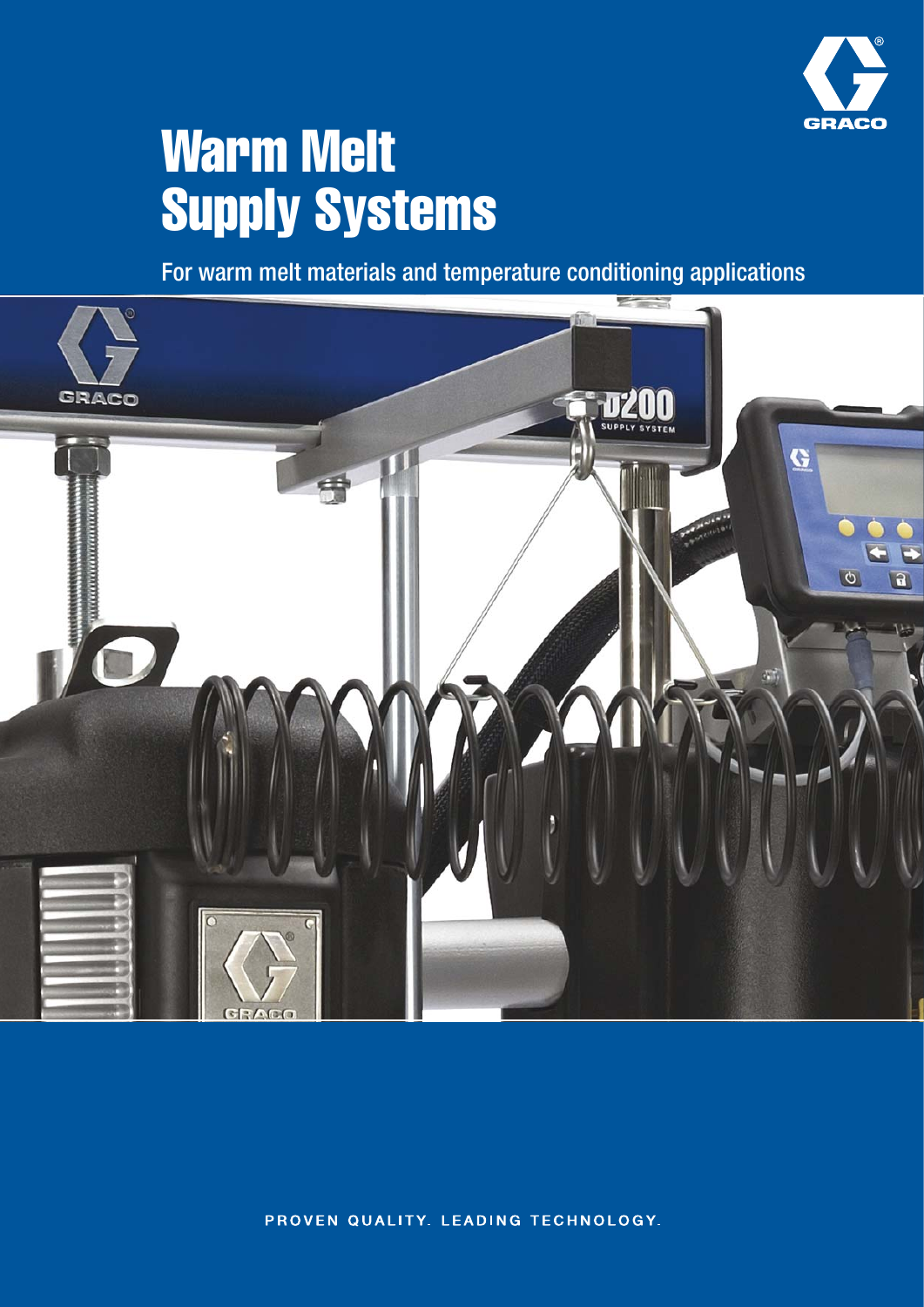# Advanced Technology with a Modular Approach

# Precision temperature control

Designed specifically for warm melt materials and temperature conditioning applications, Graco Warm Melt Supply Systems deliver superior heat control and performance in a reliable, easy-to-use, easy-to-maintain package. Instead of investing in a custom solution or equipment meant for other applications, Graco Warm Melt Supply Systems offer performance and flexibility at a reasonable price.



Graco Warm Melt Supply System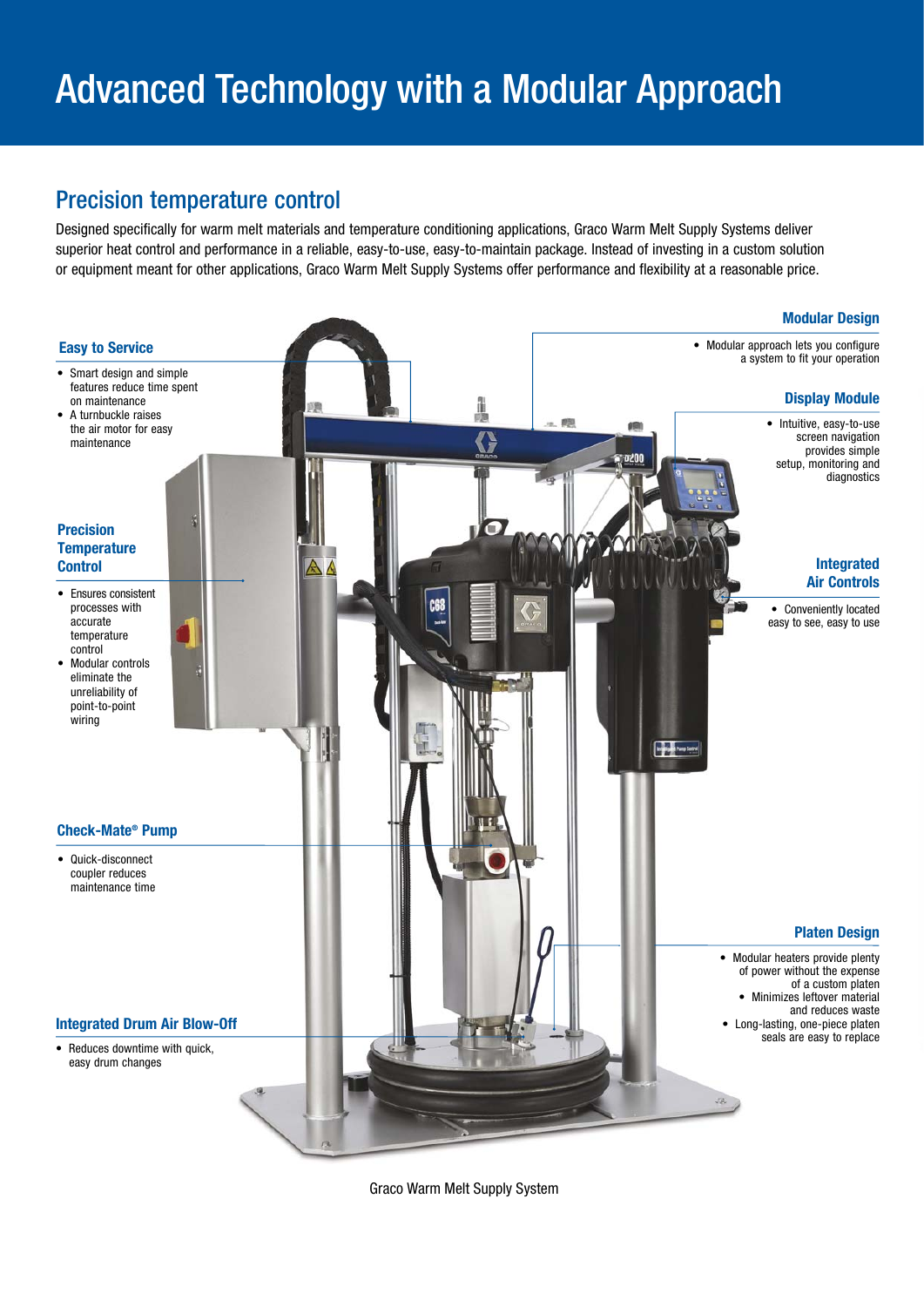# Simplified maintenance reduces downtime

The control enclosure on the system contains temperature control modules, fuses, and electrical components that are extremely easy to remove and replace. No more point-to-point wiring or printed circuit boards – instead, control modules and components are designed for snap-on, snap-off removal and installation.

#### Easy Diagnostics

Easy to see green, yellow and red diagnostic lights indicate module status. If a control module needs to be replaced, simply remove the module and plug in a replacement.



#### Applications

- Material transfer
- Automotive assembly
- Tier one automotive suppliers
- Door and window manufacturing

#### **Materials**

- Urethane
- Epoxy
- Warm melt sealers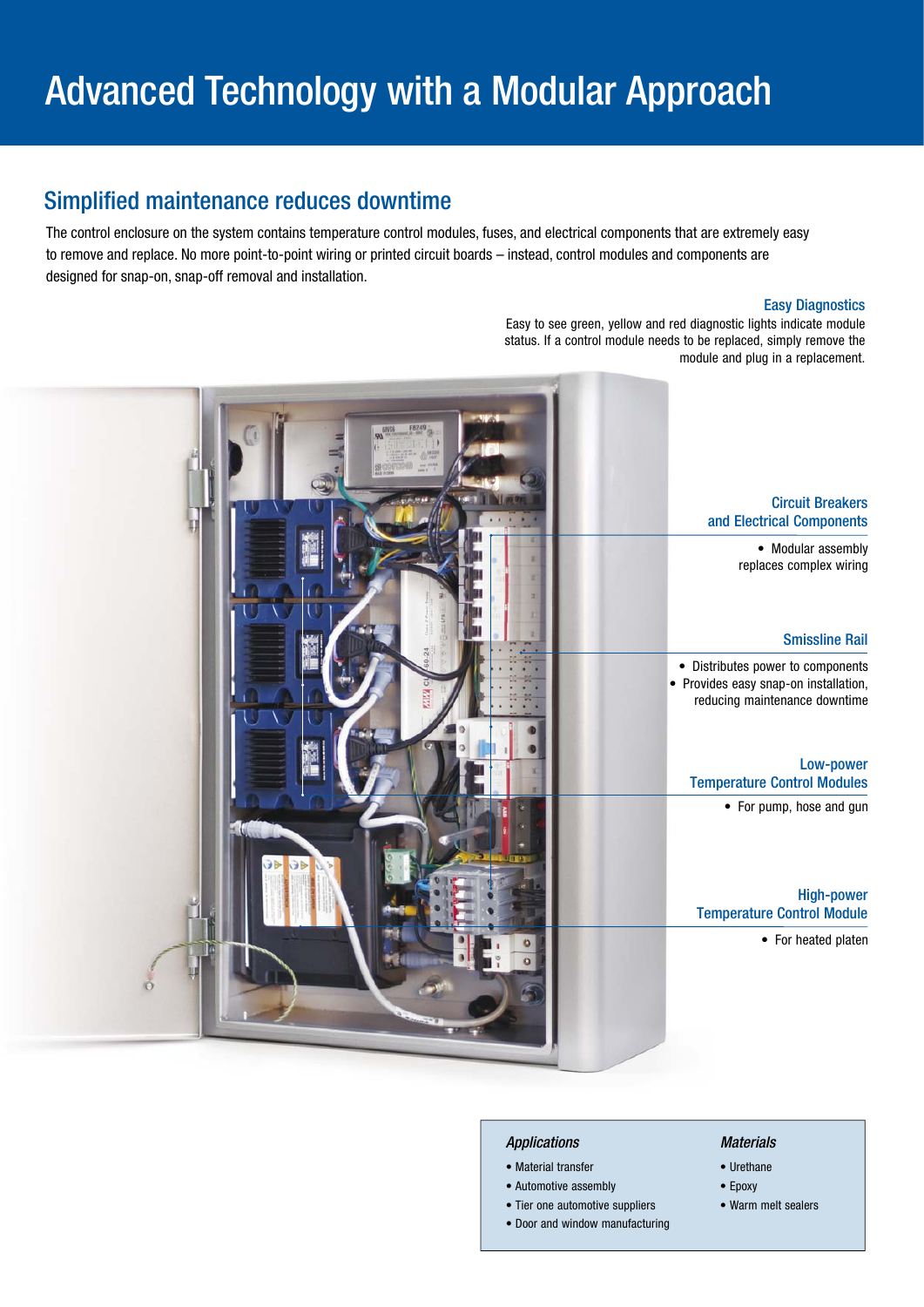# Advanced, intuitive controls

The electronic controls on Graco Supply Systems help you monitor and control critical factors through an easy-to-use interface.



# Display Module for efficiency and control

The Display Module allows you to configure your supply systems to operate in tandem for better productivity and improved uptime.

- Easy-to-use interface puts the operator in total control
- Gateway module can be added to connect your Warm Melt System to a fieldbus for external monitoring and control



Simple, intuitive, icon-based heat control. Displays both set point and actual temperatures. Configurable for tandem systems. Controls four to six zones per ram or up to 12 zones for tandem systems.



# Run screen Setup screens

Password protection optional. Adjustable warning and alarm limits, and setback temperature.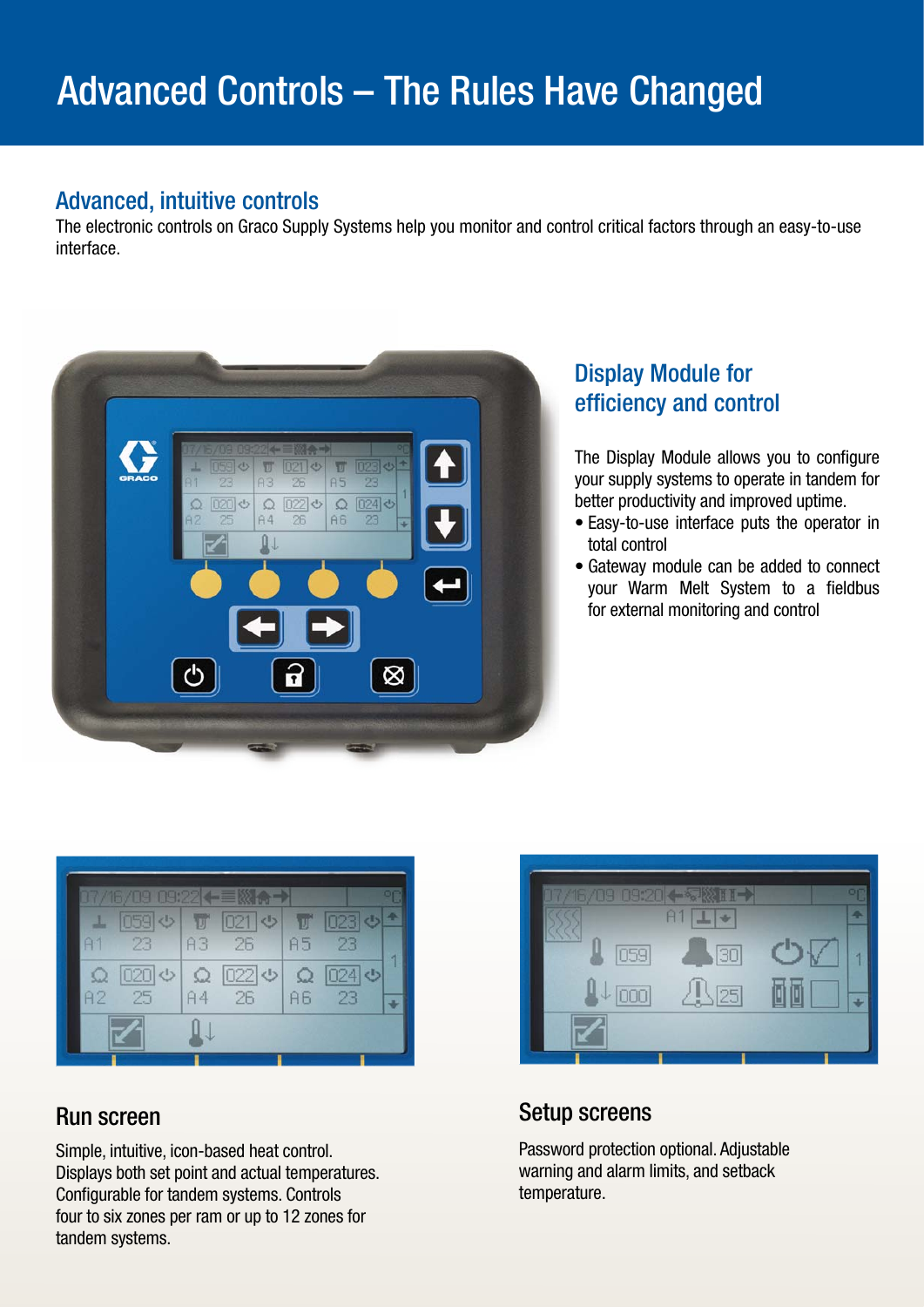# Components of the Graco Supply System



# Other factors to consider when choosing a supply system

|                                    | А                                                                                   | B                                                                                                  | C.                                                                                                       | D                                                                   | E.                                                                                            | F.                                                                                                       | G                                                                                                                                     |
|------------------------------------|-------------------------------------------------------------------------------------|----------------------------------------------------------------------------------------------------|----------------------------------------------------------------------------------------------------------|---------------------------------------------------------------------|-----------------------------------------------------------------------------------------------|----------------------------------------------------------------------------------------------------------|---------------------------------------------------------------------------------------------------------------------------------------|
| <b>Major</b><br><b>Components</b>  | Nozzle or Tip                                                                       | <b>Dispense Valves</b>                                                                             | <b>Dispense Hoses</b>                                                                                    | <b>Fluid Regulators</b>                                             | <b>Pipe Manifold</b>                                                                          | <b>Supply Hoses</b>                                                                                      | <b>Supply Pumps</b>                                                                                                                   |
| <b>Selection</b><br><b>Factors</b> | Size, shape and<br>type of fluid flow<br>pattern                                    | $\bullet$ Usage<br>- Manual<br>- Automatic<br>- Robotic<br>- Shot<br>• Pressure<br>• Volume        | • Viscosity<br>• Volume<br>$\bullet$ Length<br>• Pressure<br>• Flexibility<br>• Chemical<br>comptability | • Viscosity<br>• Pressure<br>• Volume<br>• Chemical<br>comptability | • Volume<br>• Pressure<br>$\bullet$ Location<br>• Drops<br>$\bullet$ Chemical<br>comptability | • Viscosity<br>• Volume<br>$\bullet$ Length<br>• Pressure<br>$\bullet$ Chemical<br>comptability          | • Container Size<br>• Viscosity<br>• Pump Location<br>• Chemical<br>comptability                                                      |
| <b>Equipment</b><br><b>Options</b> | <b>Nozzles</b><br>$\bullet$<br>Tips<br>٠<br>Extensions<br>٠<br>Brushes<br>$\bullet$ | • Mechanical gun<br>• Pneumatic gun<br>• Nozzle<br>- Extrusion<br>- Spray<br>- Length<br>- Orifice | • Steel, SST<br>$\bullet$ Pipe, JIC<br>• Flexible hoses<br>- PTFE<br>- Buna<br>- Nylon<br>- Moisture-Lok | • Mastic regulator<br>• Pressure<br>compensating<br>valve           | • Steel<br>$\bullet$ SST<br>$\bullet$ Pipe<br>$\bullet$ Tubing<br>• Sizes                     | • Steel, SST<br>$\bullet$ Pipe, JIC<br>• Flexible hoses<br>- PTFE<br>- Buna<br>- Nylon<br>- Moisture-Lok | • Priming piston<br>• Double ball<br>$\bullet$ Ram Mount<br>• Single or dual<br>wipers<br>• Drum empty<br>options<br>• Auto Crossover |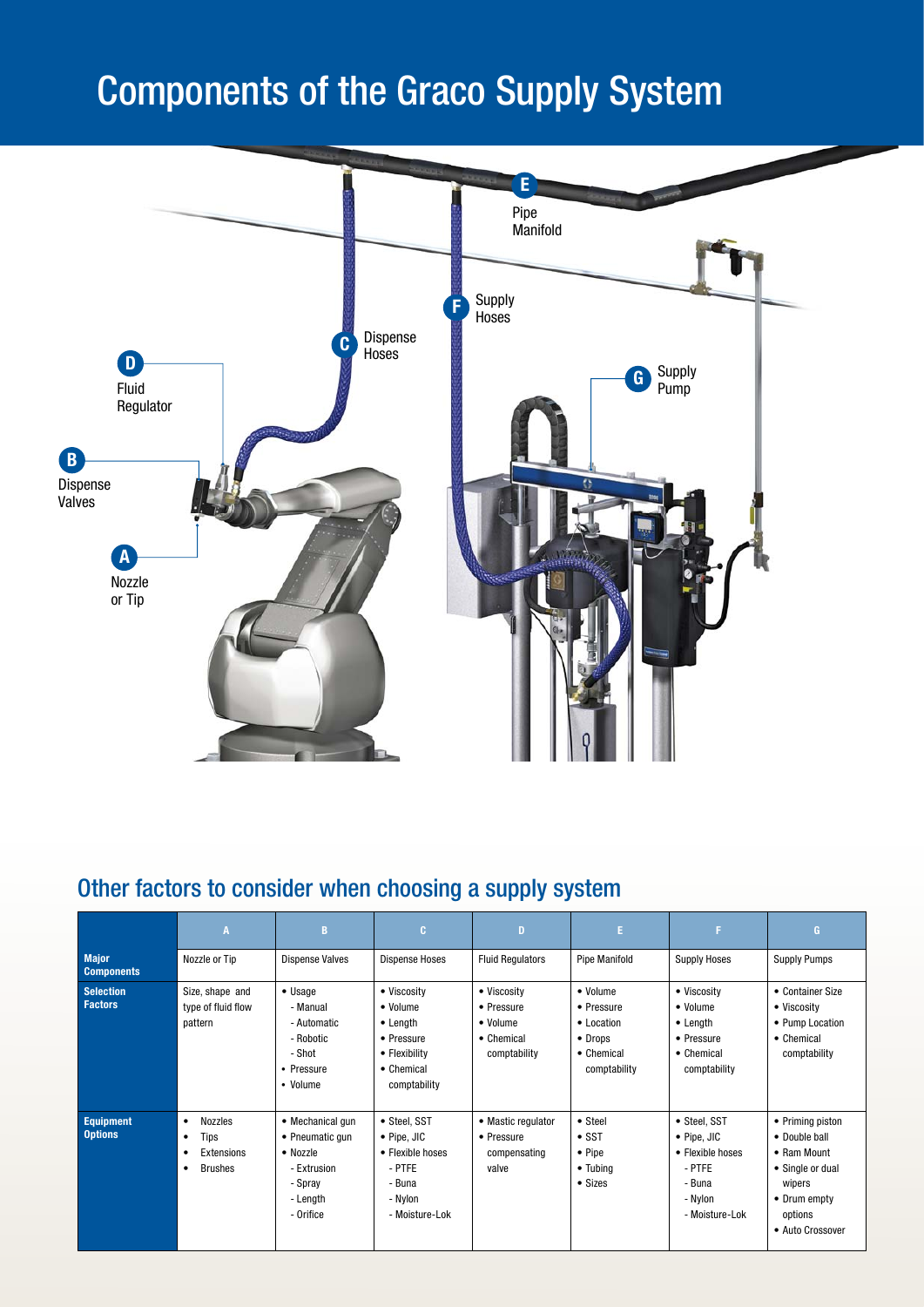# Use Graco's numbering system

Graco's numbering system helps you simplify the ordering process. Just follow the diagrams below to select the parts you want. You'll have your order built easily and accurately in no time.

# Selection Guide

| <b>Pump Ratio</b>                              |                                           |                        |                        |
|------------------------------------------------|-------------------------------------------|------------------------|------------------------|
| WM= Warm Melt Supply system (4 zones, 230 VAC) |                                           |                        |                        |
| <b>Pump Ratio</b>                              | Ratio                                     | <b>MaxLife</b>         | <b>Material</b>        |
| 21                                             | 23:1 CM200/NXT2200                        | <b>No</b>              | <b>Carbon Steel</b>    |
| 29                                             | 36:1 CM200/NXT3400                        | <b>No</b>              | <b>Carbon Steel</b>    |
| 2L                                             | 68:1 CM200/NXT6500                        | No                     | <b>Carbon Steel</b>    |
| 22                                             | 23:1 CM200/NXT2200                        | Yes                    | <b>Carbon Steel</b>    |
| 2A                                             | 36:1 CM200/NXT3400                        | Yes                    | <b>Carbon Steel</b>    |
| 2M                                             | 68:1 CM200/NXT6500                        | Yes                    | <b>Carbon Steel</b>    |
| 26                                             | 23:1 CM200/NXT2200                        | Yes                    | <b>Stainless Steel</b> |
| 2G                                             | 36:1 CM200/NXT3400                        | Yes                    | <b>Stainless Steel</b> |
| 2U                                             | 68:1 CM200/NXT6500                        | Yes                    | <b>Stainless Steel</b> |
| Ram                                            | <b>Ram Style</b>                          |                        | <b>Max Capacity</b>    |
|                                                | 3 inch Dual Post                          |                        | 60L                    |
|                                                | 3 inch Dual Post - w/2-button Interlock   |                        | 60L                    |
| 5                                              | 3 inch Dual Post                          |                        | 200L                   |
| 6                                              | 3 inch Dual Post - w/2-button Interlock   |                        | 200L                   |
|                                                | 6.5 inch Dual Post                        |                        | 200L                   |
| 8                                              | 6.5 inch Dual Post - w/2-button Interlock |                        | 200L                   |
| Platen                                         | <b>Platen Size</b>                        | <b>Material</b>        | <b>Wiper material</b>  |
| 8                                              | 200L                                      | PTFE coated            | <b>EPDM</b>            |
| 9                                              | 200L                                      | Aluminium              | <b>EPDM</b>            |
|                                                | 60L                                       | <b>Carbon Steel</b>    | Polyurethane           |
|                                                | 60L                                       | <b>Stainless Steel</b> | <b>PTFE</b>            |
| R                                              | 30L                                       | <b>Carbon Steel</b>    | Polyurethane           |
|                                                | 30L                                       | <b>Stainless Steel</b> | PTFE                   |
|                                                |                                           |                        |                        |

## **Accessories**

#### **Warm Melt Accessories**

| 24C222                   | 2-zone accessory                       |  |  |  |
|--------------------------|----------------------------------------|--|--|--|
| 24C223                   | 2-zone expansion                       |  |  |  |
| 24C526                   | 4-zone accessory                       |  |  |  |
| 24D012                   | Warm Melt Kit - D200                   |  |  |  |
| 24D015                   | Warm Melt Kit - D200s                  |  |  |  |
| 24D009                   | Warm Melt Kit - D60                    |  |  |  |
| 24C493                   | Warm Melt 200L Platen Heater Kit       |  |  |  |
| 24C494                   | Warm Melt 20-60L Platen Heater Kit     |  |  |  |
| 24C495                   | Warm Melt Pump Heater Kit              |  |  |  |
| 24D013                   | Tandem Warm Melt A-Side Kit - D200     |  |  |  |
| 24D014                   | Tandem Warm Melt B-Side Kit - D200     |  |  |  |
| 24D016                   | Tandem Warm Melt A-Side Kit - D200s    |  |  |  |
| 24D017                   | Tandem Warm Melt B-Side Kit - D200s    |  |  |  |
| 24D010                   | Tandem Warm Melt A-Side Kit - D60      |  |  |  |
| 24D011                   | Tandem Warm Melt B-Side Kit - D60      |  |  |  |
| 24C530                   | Low and Empty Sensor Kit               |  |  |  |
| <b>Outlet Check Kits</b> |                                        |  |  |  |
| 255452                   | Llsed on carbon steel Check-Mate 100 [ |  |  |  |

- 255452 Used on carbon steel Check-Mate 100 Displacement Pumps Used on carbon steel Check-Mate 200 and 250 Displacement Pumps
- 255454 Used on stainless steel Check-Mate 200 and 250 Displacement Pumps
- 255455 Used on carbon steel Check-Mate 500 Displacement Pumps
- 255456 Used on stainless steel Check-Mate 500 Displacement Pumps

| <b>D200 Accessories</b> |                                                                        |
|-------------------------|------------------------------------------------------------------------|
| 255477                  | Drum Stop Kit                                                          |
| 255627                  | Drum Roller Kit                                                        |
| C32463                  | Saddle Clamps (D200s and D200si only)                                  |
| 206537                  | Saddle Clamps (D200s and D200i only)                                   |
| 918395                  | Heavy-Duty Drum Clamp Kit (D200s and D200si only)                      |
| 918397                  | Clamshell Drum Holder Kit (D200s and D200si only)                      |
| 255691                  | 2081 (5 gal) Platen Cover                                              |
| 255703                  | <b>Enclosed Wet Cup Recirculation Kit</b>                              |
| 255650                  | Air Controls                                                           |
| <b>Electronics</b>      |                                                                        |
| 120409                  | Extension cable, 2.44 m (8 ft), control box to hose, 16 pin to 16 pin  |
| 196313                  | Extension cable, 4.57 m (15 ft), control box to hose, 16 pin to 16 pin |
| 196314                  | Extension cable, 7.62 m (25 ft), control box to hose, 16 pin to 16 pin |
| 196315                  | Extension cable, 7.62 m (15 ft), control box to hose, 16 pin to 8 pin  |
| 196316                  | Extension cable, 2.44 m (25 ft), control box to hose, 16 pin to 8 pin  |
| 196317                  | Extension cable, 7.62 m (15 ft), control box to hose, 16 pin to 8 pin  |
| 196318                  | Extension cable, 2.44 m (25 ft), control box to hose, 16 pin to 8 pin  |
|                         |                                                                        |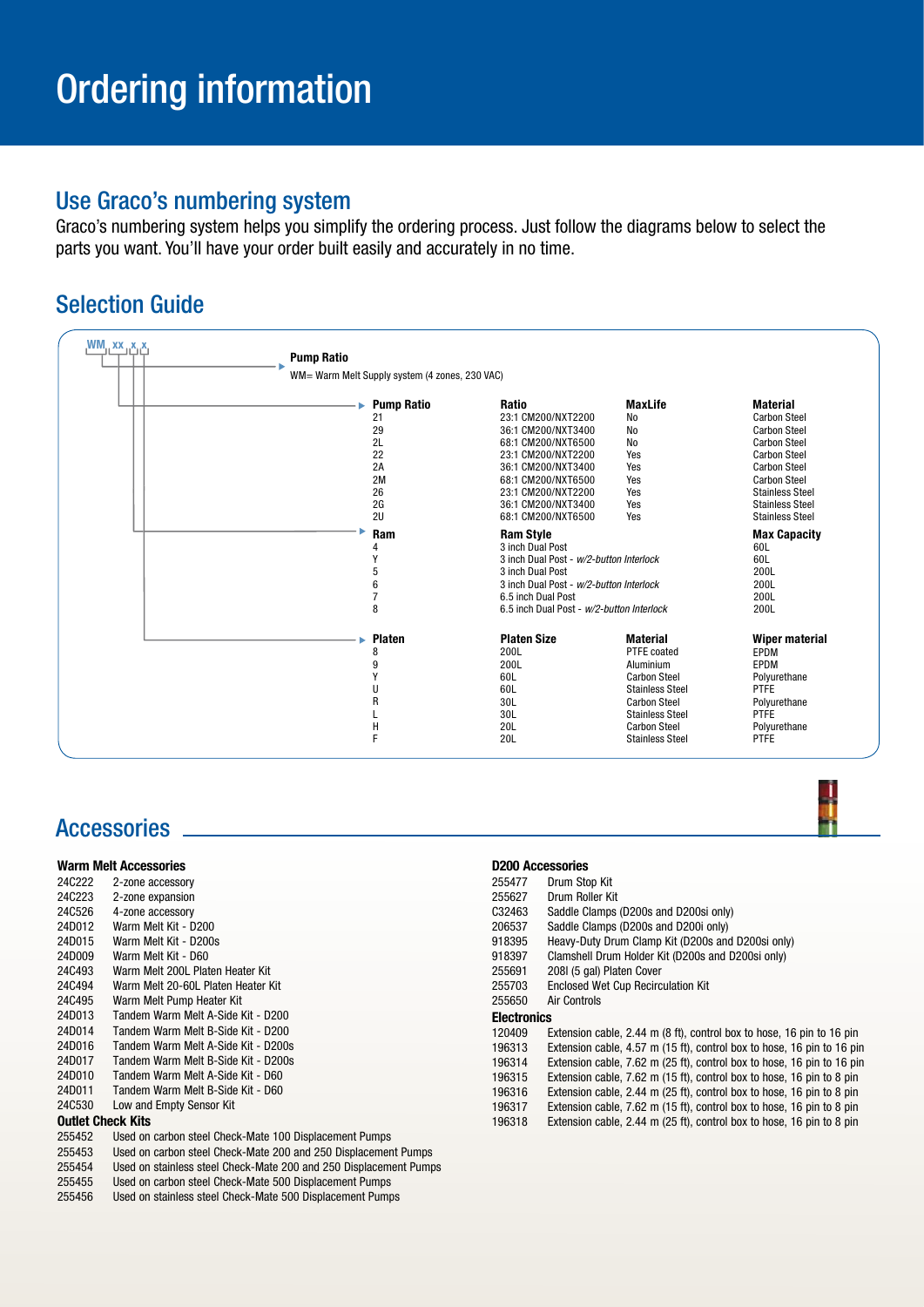# Technical Specifications

| Max fluid working pressure |  |
|----------------------------|--|
|                            |  |
|                            |  |
|                            |  |
| Max air input pressure     |  |
|                            |  |
|                            |  |
|                            |  |
|                            |  |

| Max operating temperature |  |
|---------------------------|--|
|                           |  |
|                           |  |
|                           |  |
|                           |  |
| Power requirements        |  |
|                           |  |
|                           |  |
|                           |  |
|                           |  |

| <b>HOSE SIZE</b>                                                         | $-8$ (3/4 in -16 JIC)           | $-10$ (7/8 in -14 JIC)          | $-12$ (1-1/16 in -12 JIC)       | $-16$ (1-5/16 in -12 JIC)       | $-20$ (1-5/8 in -12 JIC)        |  |
|--------------------------------------------------------------------------|---------------------------------|---------------------------------|---------------------------------|---------------------------------|---------------------------------|--|
| <b>INSIDE DIAMETER</b>                                                   | $10 \text{ mm}$                 | $13 \text{ mm}$                 | <b>16 mm</b>                    | <b>22 mm</b>                    | <b>28 mm</b>                    |  |
| <b>HOSE LENGTH</b>                                                       |                                 |                                 |                                 |                                 |                                 |  |
| 1.8m(6 ft)                                                               | None                            | 115875                          | None                            | 115884                          | None                            |  |
| 3m (10 ft)                                                               | 115873                          | 115876                          | 115880                          | 115885                          | 117821                          |  |
| 4.6m(15 ft)                                                              | 115874                          | 115877                          | 115881                          | 115886                          | 117822                          |  |
| 6m (20 ft)                                                               | None                            | 115878                          | 115882                          | 115887                          | None                            |  |
| 7.6m(25 ft)                                                              | None                            | 115879                          | 115883                          | 115888                          | None                            |  |
| PUMP AND HOSE FITTINGS                                                   |                                 |                                 |                                 |                                 |                                 |  |
| Pump/Hose Fitting (Qty: 1 hose)                                          | 253267                          | 253268                          | 120260                          | 120261                          | 120262                          |  |
| Pump/Hose Fitting (Qty: 2 hoses)                                         | $120263 +$<br>(2) 253267        | $120263 +$<br>$(2)$ 253268      | $120263 +$<br>(2) 120260        | $120263 +$<br>$(2)$ 120261      | $120263 +$<br>(2) 120262        |  |
| Pump/Hose Fitting (Mini-5 pump)                                          | C20678                          | C20679                          | C38006                          | None                            | None                            |  |
| <b>Hose/Hose Fitting</b>                                                 | 120241                          | 120243                          | 120247                          | 120249                          | 120250                          |  |
| <b>FITTINGS</b>                                                          |                                 |                                 |                                 |                                 |                                 |  |
| 243656 (23:1 Compensator)<br>Inlet: 1 in npt Outlet: 1 in npt            | 253267                          | 253268                          | 120260                          | 120261                          | 120262                          |  |
| 243657 (51:1 Compensator)<br>Inlet: 1 in npt Outlet: 1 in npt            | 253267                          | 253268                          | 120260                          | 120261                          | 120262                          |  |
| 243697 (Distribution Manifold)<br>Inlet: 3/4 in npt Outlet: 1 in npt     | Inlet: 120256<br>Outlet: 253267 | Inlet: 120257<br>Outlet: 253268 | Inlet: 120258<br>Outlet: 120260 | Inlet: 120259<br>Outlet: 120261 | Inlet: 253276<br>Outlet: 120262 |  |
| 289208 (Compact Heated Regulator)<br>Inlet: 3/8 in Outlet: 3/8 in        | C20585                          | None                            | None                            | None                            | None                            |  |
| 243700 (Heated Mastic Regulator)<br>Inlet: 3/4 in npt Outlet: 3/4 in npt | 120256                          | 120257                          | 120258                          | 120259                          | 253276                          |  |
| 249515 (Top Feed Gun)<br>Inlet: 7/8 in -14 JIC                           | 120264                          | None                            | 120265                          | None                            | None                            |  |
| 249513 (Top Feed Gun w/ switch)                                          | 120264                          | None                            | 120265                          | None                            | None                            |  |
| 249514 (Btm Feed Gun)                                                    | 120264                          | None                            | 120265                          | None                            | None                            |  |
| 249512 (Btm Feed Gun w/ switch)                                          | 120264                          | None                            | 120265                          | None                            | None                            |  |
| 243694 (Dispense Valve)<br>Inlet: 1/2 in npt                             | 120253                          | 120255                          | 120254                          | 253269                          | 253270                          |  |
| 244951 (High Flow Dispense Valve)<br>Inlet: 1/2 in npt                   | 120253                          | 120255                          | 120254                          | 253269                          | 253270                          |  |
| 244909 (Snuff-back Dispense Valve)<br>Inlet: 1/2 in npt                  | 120253                          | 120255                          | 120254                          | 253269                          | 253270                          |  |
| 243701 (Distribution Header)<br>Inlet: $1/2$ in                          | 120253                          | 120255                          | 120254                          | 253269                          | 253270                          |  |